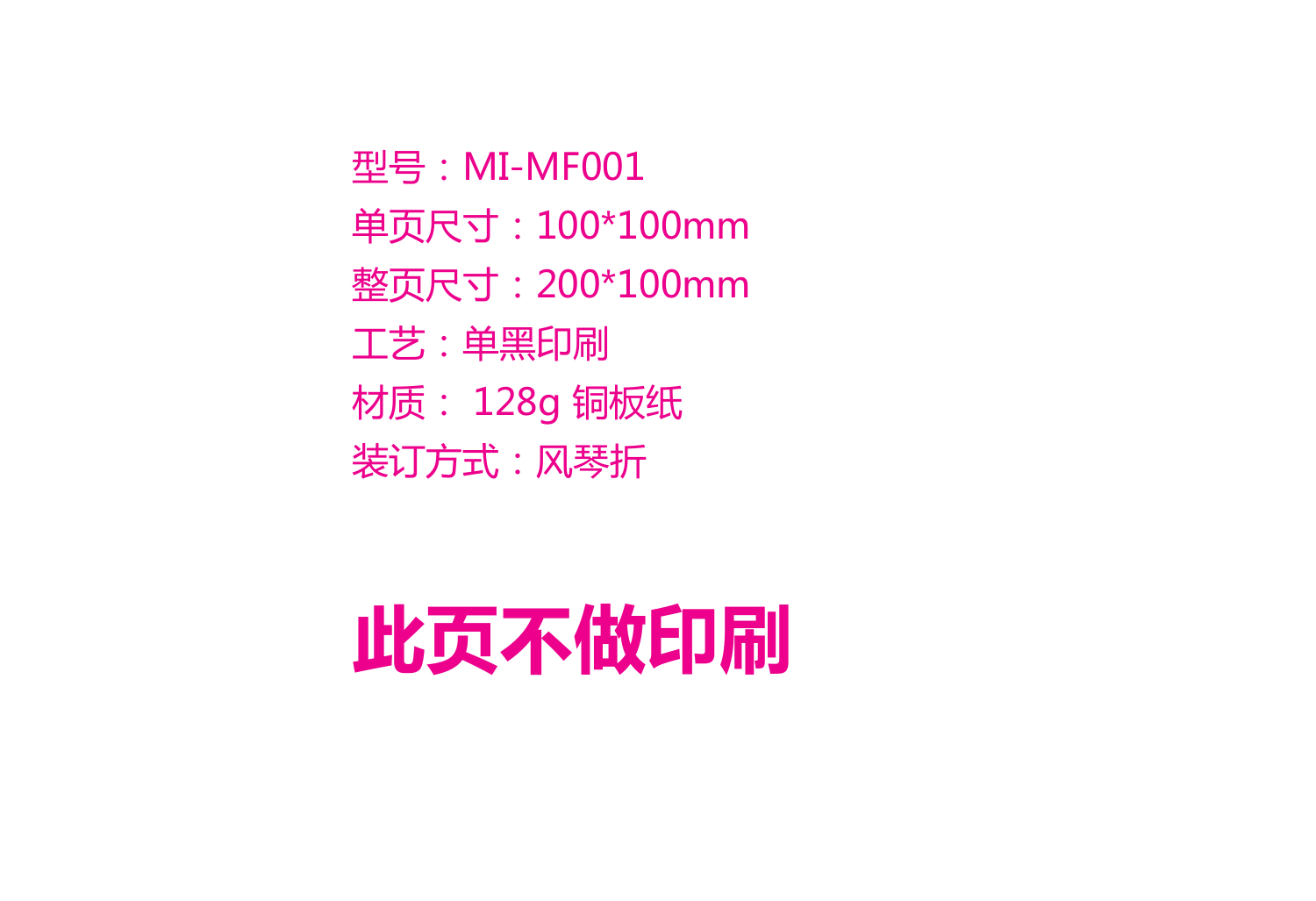MI-MF001

## miroco

miroco www.mirocohome.com

E-mail: support@mirocohome.com **NORTH AMERICA**

MIROCO MILK FROTHER **User Guide**